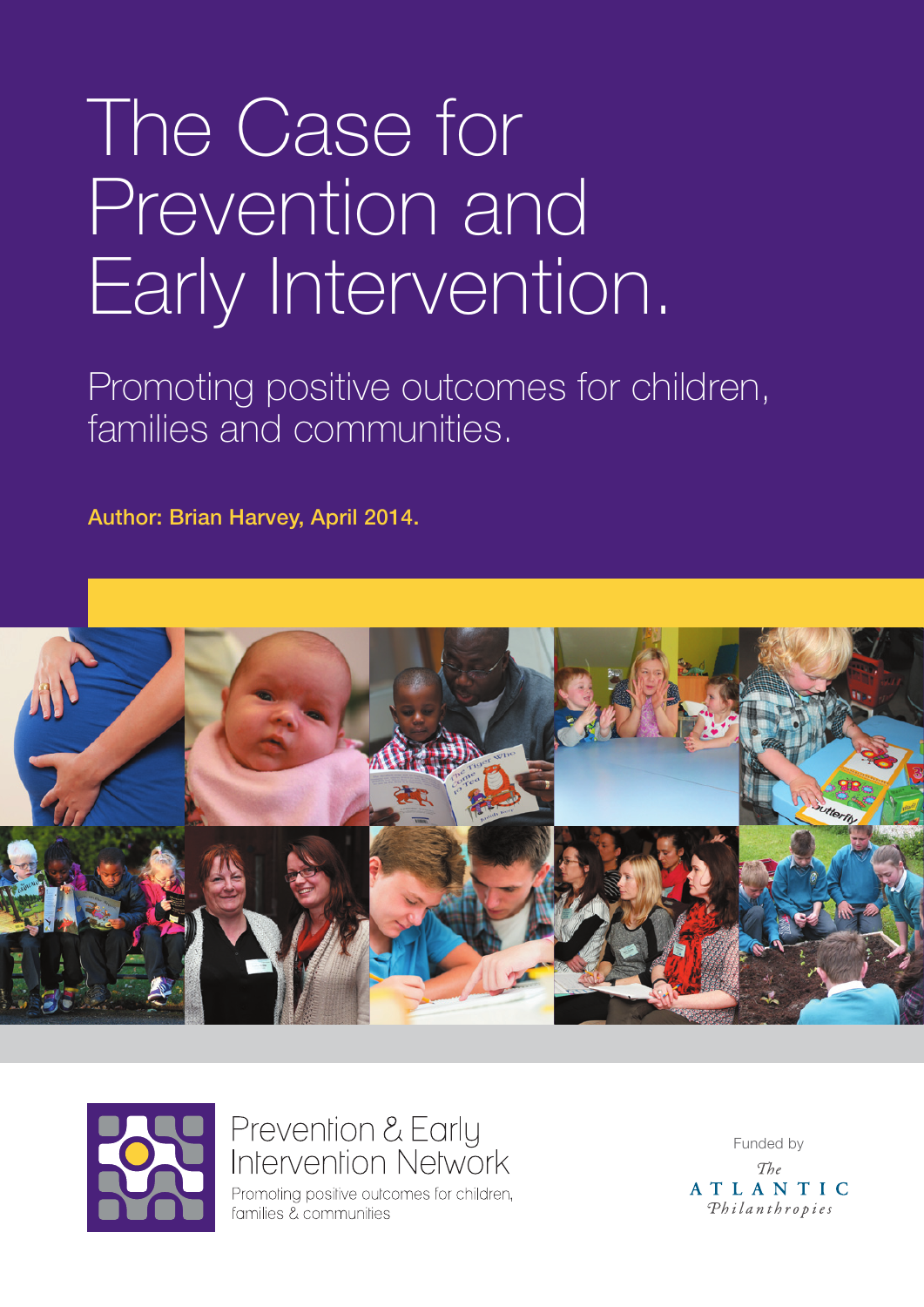## **The case for prevention and early intervention**

The Prevention and Early Intervention Network (PEIN) brings together 24 evidence-based practice, advocacy and research organisations seeking to improve outcomes for children and young people and to promote quality, evidence-based, informed practice in prevention and early intervention.<sup>1</sup> Here, the network argues that now is the time to reorientate services for children around a prevention and early intervention model so as to achieve better, more equal outcomes for children. This is resource neutral and not an appeal for more funding, rather that existing funding be used more effectively.

## **Our proposal: The PEIN believes that:**

- *1. The principle and practice of prevention and early intervention should be embedded into both existing and new services for children;*
- *2. This should be a cross departmental effort driven by the Department of Children and Youth Affairs and the Department of Public Expenditure and Reform, with the Child and Family Agency (Tusla), who should engage all relevant government departments and agencies, as well as nongovernmental players, in prevention and early intervention strategies, and in discussions about the manner in which resources are allocated; 2*
- *3. Coordination of the local planning for prevention and early intervention programmes should lie with the Child and Family Agency, working in partnership with Children's Services Committees and other statutory, voluntary and community-based organisations;*
- *4. Services and resources should be based on need, evidence, and the development of a continuum of services, from universal to targeted, which are underpinned by the rights of the child;*
- *5. The Department of Public Expenditure and Reform should have a guiding role: it should evaluate the degree to which both new and existing children's services follow a prevention and early intervention model; challenge them to move to such a model; and incentivise government*  departments, and national and local agencies, to innovate and take risks by re-allocating funding *from a remedial to a preventative approach.3 DEPR should also investigate the value of establishing a minimum level of funding to be allocated from individual government departments budgets to prevention and early intervention.*

<sup>1</sup> Prevention is defined as 'providing a protective layer of support to stop problems from arising in the first place or from getting worse'; early intervention is defined as 'providing support at the earliest possible stages when problems occur'.

<sup>2</sup> The National Children and Young People's Policy Framework due out in 2014 will be a whole-of-Government approach to policies for children and young people, supporting cross-departmental collaboration. See DYCA website: http://www.dcya.gov.ie/viewdoc.asp?fn=%2Fdocuments%2Fpolicy%2Fchildandyoungpolicyframework.htm&mn=pold&nID=1 [accessed 1 April, 2014].

<sup>3</sup> This is consistent with the Child and Family Agency's Commissioning Strategy. http://childandfamilyresearch.ie/sites/www.childandfamilyresearch.ie/files/cfa\_commissioning\_strategy.pdf [accessed 31.3.14].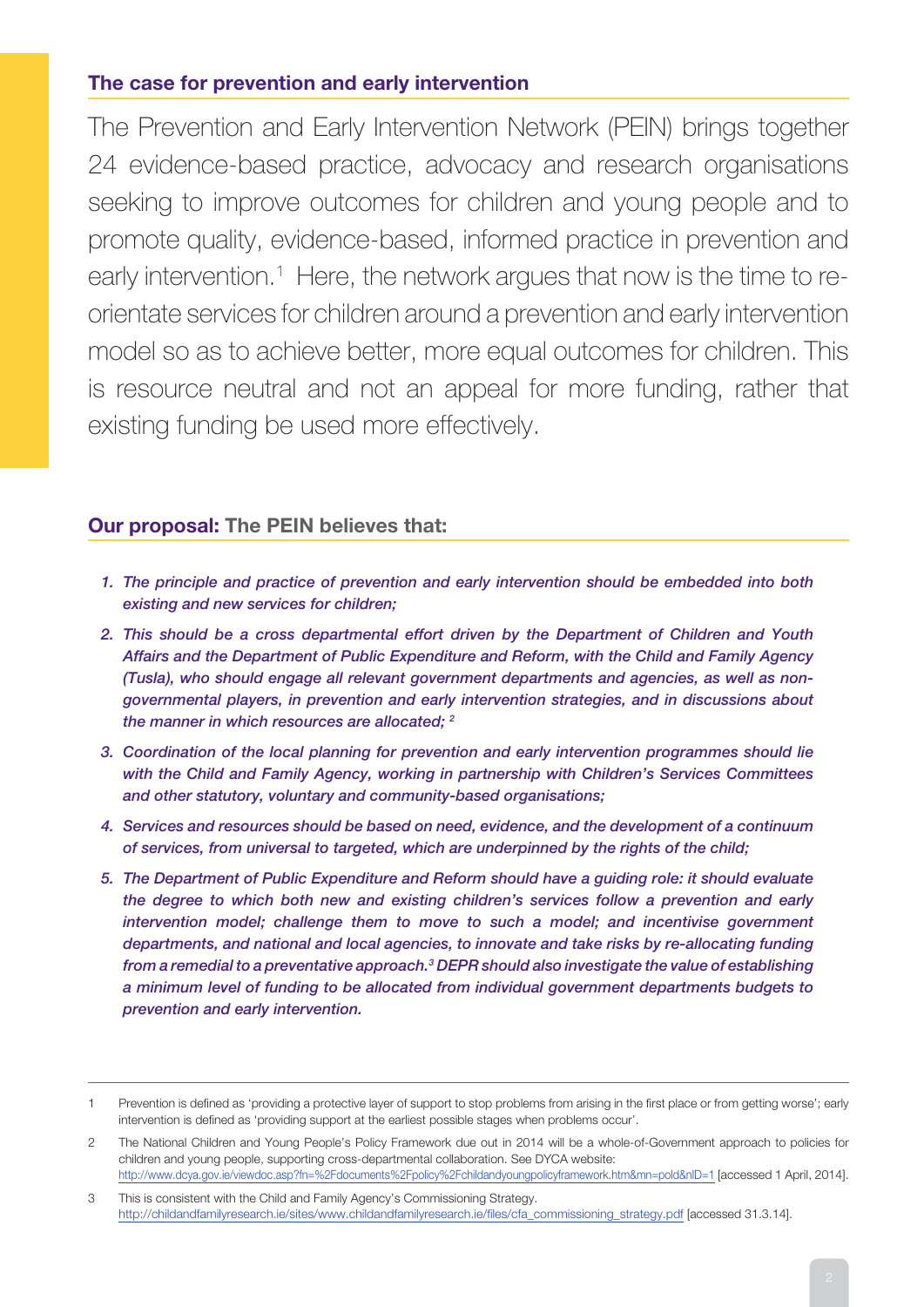#### **The problem**

Ireland does not achieve the best outcomes for all of its children: the *Growing up in Ireland* longitudinal study and other research show that although a majority of Irish children do well, between a fifth and a quarter have poor economic, social and educational outcomes.<sup>4</sup> Many children from disadvantaged families and communities have poor educational performance (literacy, maths, reading); low progression rates to third level; poor physical health, as evidenced by the growth of child obesity and the taking of legal and illegal legal substances; poor mental health, seen in extreme form in self-harm and suicide; and criminality, as may be seen in the level of juvenile offending and pressure on children's detention centres.<sup>5</sup> Almost a fifth of children live in poverty (18.8%). Some live in exceptional poverty (children of Travellers, asylum seekers in direct provision). $6$  Ireland has a long history of child abuse and neglect.<sup>7</sup>

#### **Value of prevention and early intervention**

Neuroscience, social and environmental research shows that the most formative period of children is the earliest months and years of their lives.<sup>8</sup> Development from the pre-natal period to age 4 is a reliable indicator for the child's later outcomes. Child development after birth is determined by appropriate nutrition (e.g. breast-feeding), mother-child bonding and a stable, stimulating environment. Infants build language and cognitive development through parental stimulation; the way parents respond to stress; and quality of play and interaction with other children. Early vocabulary is a critical determinant of verbal and literacy skills in later life.<sup>9</sup> By the start of school, children in low-income households may be 1 $\frac{1}{2}$ years behind their middle-class counterparts in language development, vocabulary and communication skills. Teenage or adult violence may be traced to stressed parenting, when aggressive, violent traits can become established.10 Social adversity and poor parenting predict later behavioural difficulties such as conduct disorder (e.g. disobedience, lying, fighting, stealing), low educational attainment and even criminality.11

Despite this, Irish investment in education is focused on the later, not the earlier years.<sup>12</sup> Irish spending on childcare and pre-primary education is 0.25% of Gross Domestic Product, third lowest of 31 countries in the Organisation for Economic Cooperation and Development (OECD) and a quarter of the 1% recommended by the United Nations International Children's Emergency Fund (UNICEF). As a proportion of education spending, it is 1.75%, the lowest of 17 European OECD countries, where some allocate over

- 9 Shiel, Gerry & Ni Dhalaigh: *Reading matters a fresh start.* Dublin, Reading Association of Ireland, 2001; Healy, Alison: *Children from poorer backgrounds over a year behind in language skills, study finds.* Irish Times, 29th September 2010.
- 10 Hosking, George & Walsh, Ita: *Violence and what to do about it.* Croydon, WAVE, 2005.
- 11 Murphy, Candy: *From justice to welfare the case for investment in prevention and early intervention.* Dublin, Irish Penal Reform Trust, 2010.
- 12 Start Strong: *The economics of children's early years.* Dublin, author.

<sup>4</sup> Williams, James *et al: Growing up in Ireland - the lives of 9-year olds; Dublin,* Office for the Minister of Children and Youth Affairs, 2009; see also [www.growingup.ie](http://www.growingup.ie); see also Barnardos: *Tomorrow's child in an age of austerity.* Dublin, author, 2011.

<sup>5</sup> For the most recent assessment of the situation of children, see Children's Rights Alliance: *Report card, 2014.* Dublin, author, 2014.

<sup>6</sup> Central Statistics Office: *Survey on Income and Living Conditions (SILC), 2011.* Dublin & Cork, 2013; Arnold, Samantha: *State-sanctioned child poverty and exclusion.* Dublin, Irish Refugee Council, 2012; *Our geels - all-Ireland Traveller health study.* Dublin, University College Dublin, 2010.

<sup>7</sup> For the most recent assessment, see Health Service Executive: *Review of adequacy of services for children and families, 2008.* Dublin, author, undated.

<sup>8</sup> Layte, Richard & McCrory, Cathal: *Paediatric chronic illness and educational failure - the role of emotional and behavioural problems.* Social Psychiatry & Psychiatric Epidemiology, October 2012; McCrory, Cathal & Murray, Aisling: *The effect of breastfeeding on neurodevelopment in infancy.* Journal of Maternal Child Health, November 2012; Allen, Graham & Duncan Smith, Iain: *Early intervention - good parents, great kids, better citizens.* London, Centre for Social Justice & Smith Institute, 2008; *The 'science within' - what matters for child outcomes in the early years.* Social Research Unit, Dartington, undated.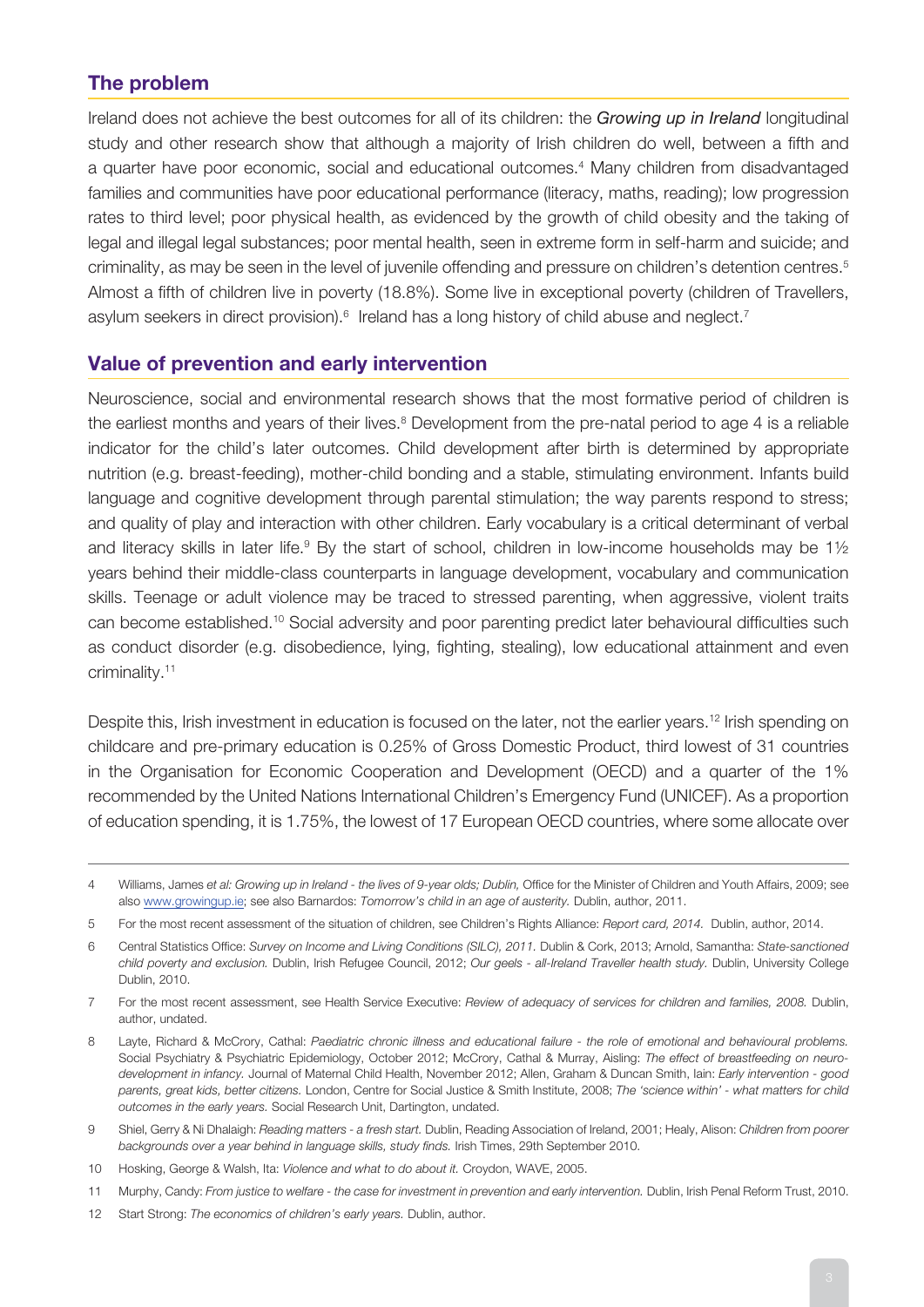14% of education spending to early childhood education. Enrollment rates in education at age 3-4 are also the lowest.13

## **International evidence for prevention and early intervention**

International evidence shows that prevention and early intervention approaches achieve much better results for children than later intervention. Evidence comes mainly from English-speaking countries: the United States (US), Canada, Britain and antipodal destinations (Australia, New Zealand). One of the original early intervention programmes was Head Start (US, 1965), which provided early childhood care and education, health, nutrition and parental involvement programmes for low income families and their children through a mixture of home, family, parental and school-based assistance. Subsequent programmes varied greatly in size, numbers, intensity, duration and comprehensiveness. Outcomes achieved in these programmes have been compared against control groups (parents or children who have not participated) in Randomised Controlled Trials (RCTs), giving them a high level of scientific reliability (table 1).

| 1. Benefits of prevention, early intervention programmes: international                                                                                                                                                                                                                                                                                                                                                                                                    |                                                                                                                                                                                                                                                                                                                                                   |                                                                                                                                                                                                                                                                                                                                                      |                                                                                                                                                                                                                                                                                                                                                                                                                                                                                   |  |
|----------------------------------------------------------------------------------------------------------------------------------------------------------------------------------------------------------------------------------------------------------------------------------------------------------------------------------------------------------------------------------------------------------------------------------------------------------------------------|---------------------------------------------------------------------------------------------------------------------------------------------------------------------------------------------------------------------------------------------------------------------------------------------------------------------------------------------------|------------------------------------------------------------------------------------------------------------------------------------------------------------------------------------------------------------------------------------------------------------------------------------------------------------------------------------------------------|-----------------------------------------------------------------------------------------------------------------------------------------------------------------------------------------------------------------------------------------------------------------------------------------------------------------------------------------------------------------------------------------------------------------------------------------------------------------------------------|--|
| <b>Young children</b>                                                                                                                                                                                                                                                                                                                                                                                                                                                      | <b>Older children</b>                                                                                                                                                                                                                                                                                                                             | <b>Parents</b>                                                                                                                                                                                                                                                                                                                                       | <b>Society</b>                                                                                                                                                                                                                                                                                                                                                                                                                                                                    |  |
| <b>Higher birth weight</b><br>Improved physical and<br>mental health, fitness, less<br>obesity<br>Affectionate relationships<br>with parents, bonding,<br>attachment<br><b>Reduced accidents and</b><br>injuries (childhood to<br>working age)<br>Less likely to be in care<br>Less maltreatment (injury,<br>neglect, abuse)<br>Improved conduct, reduced<br>hyperactivity, attention-<br>seeking<br>Improved school completion<br>Improved test scores,<br>English, maths | Less likely to use toxins<br>(alcohol, tobacco,<br>drugs)<br>Less teenage pregnancy<br>$\bullet$<br>Less likely to offend<br>٠<br><b>Higher school grades</b><br><b>Probability of remaining</b><br>at school<br><b>Higher graduation</b><br>٠<br>rates, resulting in higher<br>earnings<br><b>Reduced likelihood of</b><br>٠<br>repeating grades | Improved mental health,<br>self-esteem<br>More stable lifestyles,<br>۰<br>fewer behavioural<br>issues, offending,<br>reduced domestic<br>abuse<br>Higher participation in<br>workforce, return to<br>work<br>More effective family<br>planning<br><b>Better parenting,</b><br>۰<br>limit setting, anger<br>management, less<br>physical chastisement | <b>Reduced health costs</b><br><b>Reduced anti-social</b><br>$\bullet$<br>behaviour, youth and<br>adult crime (especially<br>violent crime)<br>Less use of probation,<br>correctional services<br><b>Reduced health</b><br>۰<br>costs, use of health<br>services (GP, hospital<br>emergency, general,<br>mental health.<br>specialized, drugs)<br><b>Reduced care services</b><br>۰<br>(e.g. children in care)<br><b>Reduced need for</b><br>۰<br>special educational<br>services |  |
|                                                                                                                                                                                                                                                                                                                                                                                                                                                                            |                                                                                                                                                                                                                                                                                                                                                   |                                                                                                                                                                                                                                                                                                                                                      |                                                                                                                                                                                                                                                                                                                                                                                                                                                                                   |  |

Sources: Karoly, Lynn *et al: Early childhood interventions - proven results, future promise.* Santa Monica, RAND, 2005; Kershaw, Paul *et al: 15 by 15 - a comprehensive policy framework for early human capital investment.* University of British Columbia, 2009; Wise, Sarah *et al: The efficacy of early interventions.* Melbourne, Australian Institute of Family Studies, 2005; Allen, Graham: *Early intervention - smart investment, massive savings.* London, Her Majesty's Government, 2011.

#### **How much does prevention and early intervention save?**

Many programmes have made a Cost Benefit Analysis (CBA) to determine a rate of Return on Investment (RoI). These studies found RoIs in the US ranging from \$1.26 to \$17.92 for every \$1 invested, depending on programme, type of intervention, duration, density, longitude, fields studied and method, but the RoI

<sup>13</sup> Oireachtas Library & Research Service: *Early childhood education and care.* §4, 2012; *Early childhood education in Ireland,* from [www.publicpolicy.ie](http://www.publicpolicy.ie)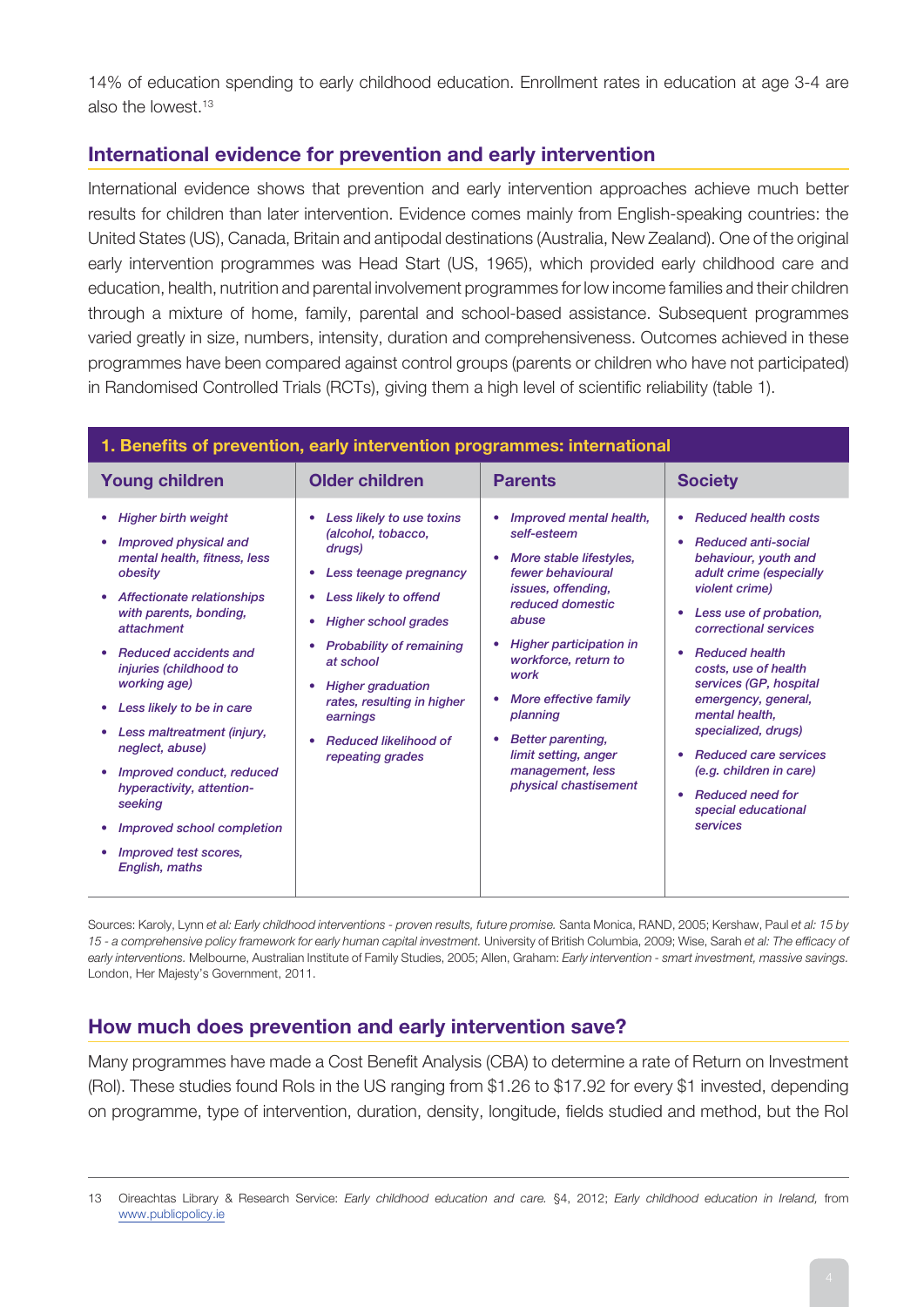is generally higher for the most targeted programmes.<sup>14</sup> British studies give a RoI of between £1.37 and £9.2 for every £1 invested, with an average of £3.65. The area where the majority of savings have been made is the criminal justice system. There are also intangible benefits, such as lessening hardship and suffering for children, families and communities, which are nonetheless real.

In continental Europe, welfare state systems were originally constructed on universalism and early childhood investment: they subsequently score higher on child health, welfare and educational outcomes and more equally across socio-economic groups. Swedish investment in children is highest in the first two years, falling at age two and further again at age eight. Young mothers are provided with high levels of support, education and social interaction.15

#### **Irish evidence for prevention and early intervention**

There have been some, possibly forgotten, examples of front-loaded investment in prevention and early intervention in Irish public administration that have benefitted children, such as immunisation, flouridisation and maternity services. These front-loaded investments saved substantial subsequent costs (e.g. smallpox, dental care, infant mortality). The first educational-based prevention and early intervention programmes were developed in Ireland in disadvantaged urban communities in the 1970s, e.g. Rutland St, 1969-74,<sup>16</sup> family centres of the Irish Society for the Prevention of Cruelty to Children (ISPCC); later by other voluntary organisations (e.g. Barnardos) and specific programmes (e.g. Springboard). The Family Resource Centre programme was established in the 1990s (now 107 centres). Later, the Atlantic Philanthropies funded 52 prevention and early intervention programmes in 20 organisations, including large-scale projects in the Prevention and Early Intervention Programme, which was co-funded by the Department of Children and Youth Affairs (i.e. Childhood Development Initiative, Tallaght; Preparing for Life, Northside Partnership, and youngballymun, Ballymun).<sup>17</sup> In 2013, these were extended by the new Area Based Childhood (ABC) Programme, which is jointly funded by government with Atlantic Philanthropies, totalling €29.7m in 13 areas over 2013-2016. Now about 40 prevention and early intervention programmes are known, documented and validated using rigorous methods (table 2).

<sup>14</sup> Kilburn, Rebecca *et al: The economics of early childhood policy.* Santa Monica, RAND, 2008; Chevalier, Arnaud *et al: The microeconomics of early child investment.* Journal of Children's Services, vol 1, §2, October 2006; ECE Taskforce: *Cost benefit analysis in early childhood education.* New Zealand, author, 2011; Alexander, Craig & Ignjatovic, Dina: *Early childhood education has widespread and long-lasting benefits.* TD Economics, 2012.

<sup>15</sup> WAVE: *Conception to age 2 - the age of opportunity;* Croydon, author, 2013 (2nd edition) and *The economics of early investment* (appendix 4); C4EO: *Grasping the nettle - early intervention for children, families and communities;* Field, Frank: *The foundation years - preventing poor children from becoming poor adults.* London, HM Government, 2010.

<sup>16</sup> Kellaghan, Thomas & Greaney, Betty-Jane: *The educational development of students following participation in a pre-school programme in a disadvantaged area in Ireland.* The Hague, Bernard van Leer Foundation, 1993.

<sup>17</sup> Paulsell, Diane *et al: The Atlantic Philanthropies disadvantaged children and youth programme in Ireland and Northern Ireland.* Princeton, Mathematica, 2009.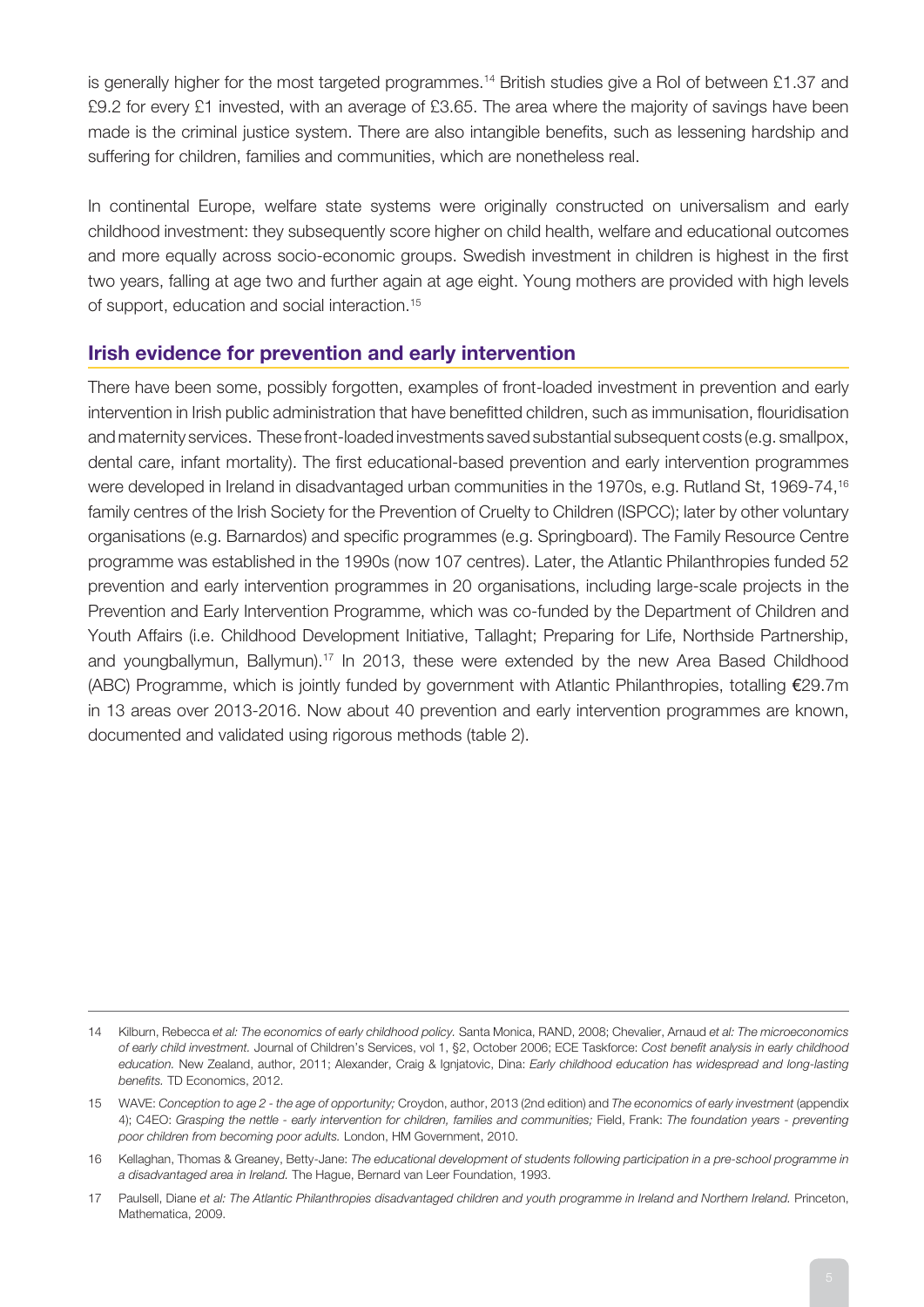#### **2. Benefits of prevention and early intervention programmes: Ireland**

| <b>Children</b>                                                                                                                                                                                                                                                                                                                                                                                                                                                                                                                        | <b>Parents and teachers</b>                                                                                                                                                                                                                                                                                                                                                                                                                                                                                                                                                                                                     | <b>Society: projected outcomes</b>                                                                                                                                                                                                                                                                                                                                                                                |
|----------------------------------------------------------------------------------------------------------------------------------------------------------------------------------------------------------------------------------------------------------------------------------------------------------------------------------------------------------------------------------------------------------------------------------------------------------------------------------------------------------------------------------------|---------------------------------------------------------------------------------------------------------------------------------------------------------------------------------------------------------------------------------------------------------------------------------------------------------------------------------------------------------------------------------------------------------------------------------------------------------------------------------------------------------------------------------------------------------------------------------------------------------------------------------|-------------------------------------------------------------------------------------------------------------------------------------------------------------------------------------------------------------------------------------------------------------------------------------------------------------------------------------------------------------------------------------------------------------------|
| <b>Improved cognitive</b><br>$\bullet$<br>development, problem-solving<br>skills, educational, speech,<br>motor skills<br>Improved school readiness,<br>more pro-social behaviour<br>Reduced risk of social,<br>$\bullet$<br>emotional difficulties, fewer<br>sleep problems<br>Less internalisation/<br>externalisation of problems<br>Improved eating patterns<br><b>Higher immunisation</b><br>۰<br>Less likely to have chest<br>infections, asthma, less likely<br>to be hospitalised<br>Less disordered, hyperactive<br>behaviour | Improved parenting skills, strategies,<br>confidence, mood<br>Improved parent-child, sibling behaviour,<br>higher quality, less hostile relationships<br>with children, improved interactions<br><b>Reduced parental stress</b><br>Improved class management skills,<br>teacher - student relationships;<br><b>Reduced marital conflict</b><br>More friends, meeting them more<br>frequently, more social support,<br>improved connections to their<br>community<br>Reduced use of alcohol<br>Raised aspirations for children<br>۰<br>More knowledge of infant development<br>Planned rather than unplanned<br>۰<br>pregnancies | <b>Reduced truancy and exclusion</b><br>۰<br>Less use of psychiatric and general<br>hospital in and outpatient services<br>Less need for special education and<br>other in-school assistance<br>Less demand on foster care, social<br>work<br>Reduced use of services: nurse.<br>٠<br>speech therapist, physiotherapist,<br>social worker, paediatrician, casualty,<br>outpatient<br><b>Better birth outcomes</b> |
|                                                                                                                                                                                                                                                                                                                                                                                                                                                                                                                                        |                                                                                                                                                                                                                                                                                                                                                                                                                                                                                                                                                                                                                                 |                                                                                                                                                                                                                                                                                                                                                                                                                   |

Sources: Centre for Effective Services: *Improving child behaviour; Child health and development; Children's learning; Parenting; Promoting inclusion.* Dublin, author, 2013 (series); McGilloway, Sinead *et al: The Incredible Years Ireland study.* Dublin, Archways, 2012; University College Dublin Geary Institute: *Preparing for life early childhood intervention: assessing the early impact of PfL at 6 months/12 months/18 months/24 months.* Dublin, author, 2011, 2012, 2013, 2013 (series); McGilloway *et al: Reducing child conduct disordered behaviour and improving parental mental health in disadvantaged families: a 12-month follow-up and cost analysis of a parenting intervention.* European Journal of Child Adolescent Psychiatry, January 2014; Hayes, Noirin *et al: Evaluation of the Early years programme of the Childhood Development Initiative.* Dublin, Childhood Development Initiative, 2013; Dolan, Pat *et al: Big Brothers Big Sisters of Ireland: evaluation study.* Galway, Child and Family Research Centre, National University of Ireland Galway, 2011; Millar, Michelle: *Making a difference - an independent evaluation of the Incredible years programme in pre-schools in Galway city, ibid;* Fives, Allyn *et al: Evaluation of the effectiveness of Barnardos' Wizards of Words reading programme.* Dublin, Barnardos, 2013.

The National Economic and Social Forum gives a RoI on universal early childhood care and education of between €4 and €7 return for every €1 invested,<sup>18</sup> while youngballymun gives a €4.5 return for every €1 invested.19 The Irish experience indicates that those programmes developed in Ireland, if scaled up and applied across our child, family and education services, could transform the welfare and outcomes of Irish children.<sup>20</sup> The costs of early intervention are likely to be many multiples lower than the costs of later remediation through the criminal justice system.

In Britain, prevention and early intervention strategies became a dominant feature of child-related policy from 1997 (New Labour), renewed in 2010 (Conservatives - Liberal Democrats).21 Their core was 3,500 children's centres, delivering high-quality early care and education services e.g. pre-natal programmes for parents; post-natal programmes (family and nurses); primary school follow-on programmes (parental support in the areas of language, numeracy and social competence for their children); support programmes in risk areas (drug, alcohol); and pre-parenting programmes for secondary school children. Each local authority is encouraged to devise its own model, combination or set of recommended programmes.

<sup>18</sup> National Economic and Social Forum: *Early childhood care and education* (§31). Dublin, NESF, 2005.

<sup>19</sup> Lawlor, Eilis & McGilloway, Sinead: *An economic appraisal of the youngballymun initiative.* London, Just Economics, 2012;

<sup>20</sup> Goodbody Economic Consultants: *Children 2020 - cost benefit analysis.* Dublin, author, 2011; O'Neill, Donal *et al: A cost effectiveness analysis of the Incredible Years parenting programme in reducing childhood health inequalities.* European Journal of Health Economics, 2013, §14.

<sup>21</sup> Field, Frank: *The foundation years - preventing poor children from becoming poor adults.* London, HM Government, 2010.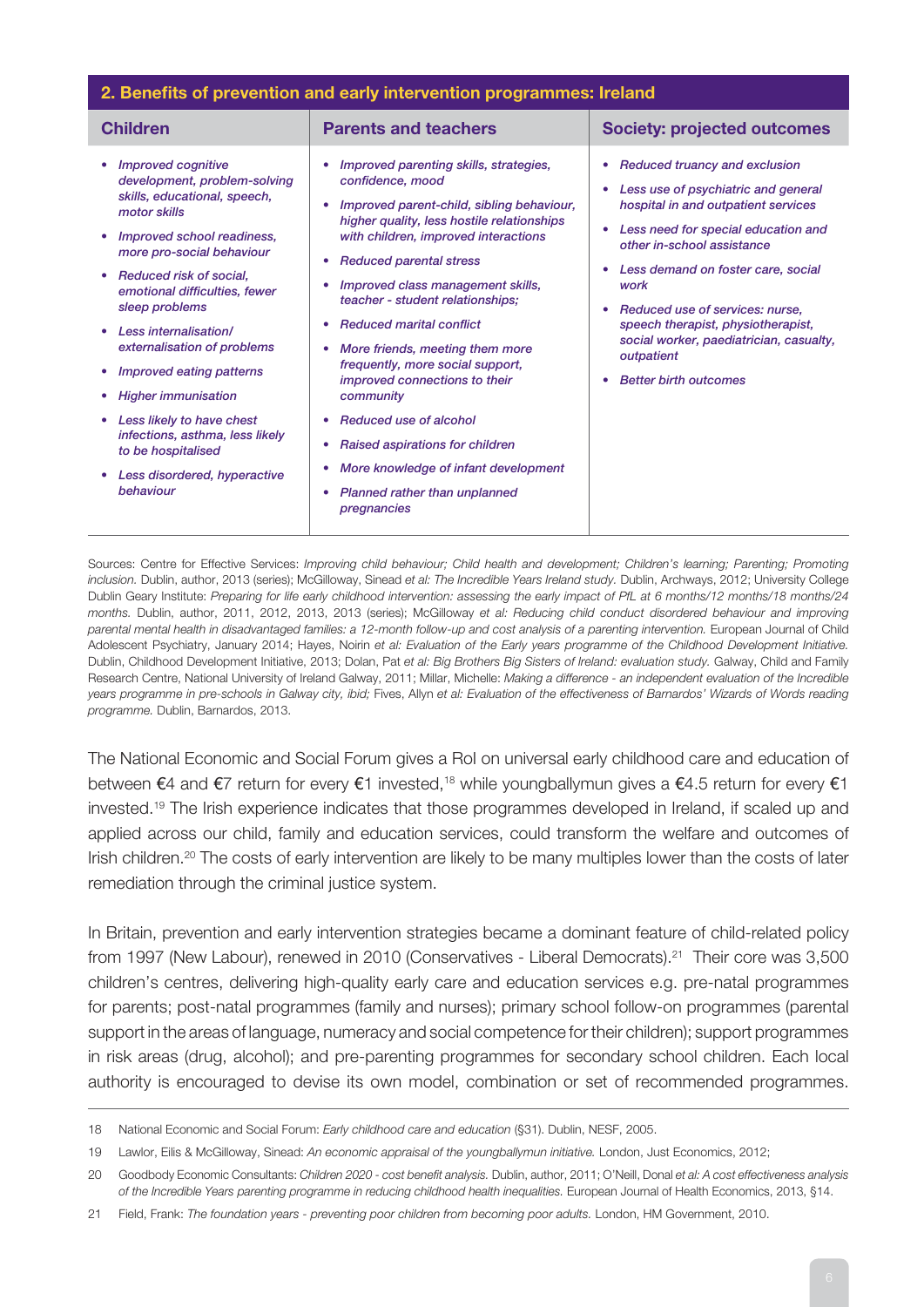They followed an approach of progressive universalism, combining universal services with targeted interventions for parents and children with additional needs. Research has now begun into how funding may be transferred, over time, from those areas where savings may be expected (e.g. criminal justice, remedial teaching, drug rehabilitation) into prevention and early intervention. Some parts of Britain are leaders in the prevention and early intervention approach, such as Nottingham, 'early intervention city';<sup>22</sup> and Scotland,where the government policy, *Getting it right for every child*, has challenged all providers to support prevention and early intervention.<sup>23</sup>

#### **Our proposal**

In sketching a way forward in Ireland, we attempt to apply the principles, practice and experience of prevention and early intervention learned in English-speaking countries, continental Europe and more recently in Ireland. The key elements are:

- *• Adoption and embedding of the principle and practice of prevention and early intervention across government departments and agencies concerned with children;*
- *• Identification of the key government parties responsible, with one key driver (DPER);*
- Setting down a delivery method: the Child and Family Agency (CFA), working in partnership *with Children's Services Committees and other statutory, voluntary and community-based organisations.*
- *• This is consistent with the Child and Family Agency's guidance on Prevention Partnership and Family Support.24 We now have substantial experience of translating these international experiences for the Irish context and there is considerable evidence of improved outcomes and effective models from the investment made by both government and philanthropy.*
- *• Expertise in driving and delivering these innovative services has also developed, but we are some way from this becoming "business as usual". It is critical that the investment to date is consolidated and built on, through dedicated structures, clarity of roles and a stated vision which places prevention and early intervention at the centre of child and families policy.*

#### **Further details:**

Prevention and Early Intervention Network, 9 Harcourt Street, Dublin 2. Telephone: (01) 416 0500 Email: info@pein.ie Twitter: twitter.com/PEIN\_Ire Web: www.preventioninpractice.ie

#### **Member organisations:**

Archways, Barnardos, Centre for Effective Services, Childhood Development, Initiative, Children's Rights Alliance, EPIC, Foróige, Headstrong, Inspire Ireland, ISPCC, Irish Penal Reform Trust, Irish Youth Foundation, Lifestart, Midlands Area Parenting Partnership, MCI Ireland, National Early Years Access Initiative, Pobal National Women's Council of Ireland, Preparing for Life (Northside Partnership), Rialto Youth (Rialto Learning Community), SpunOut.ie, Start Strong, Supporting Social Inclusion and Regeneration in Limerick, UNESCO Child and Family Research Centre (NUIG), youngballymun.

Although the author and publisher have made every effort to ensure that the information in this paper was correct at press time, the author and publisher do not assume and hereby disclaim any liability to any party for loss, damage or disruption caused by errors or omissions, whether such omissions result from negligence, accident, or any other causes.

<sup>22</sup> Allen,Graham: *Early intervention - the next steps.* London, Her Majesty's Government, 2011.

<sup>23</sup> Scottish government: *Early years* and *early intervention* and *A guide to getting it right for every child.* Edinburgh, author, 2008; 2012.

<sup>24</sup> Child and Family Agency: *Guidance for the Implementation of an Area Based Approach to Prevention, Partnership, and Family Support,*  August 2013.